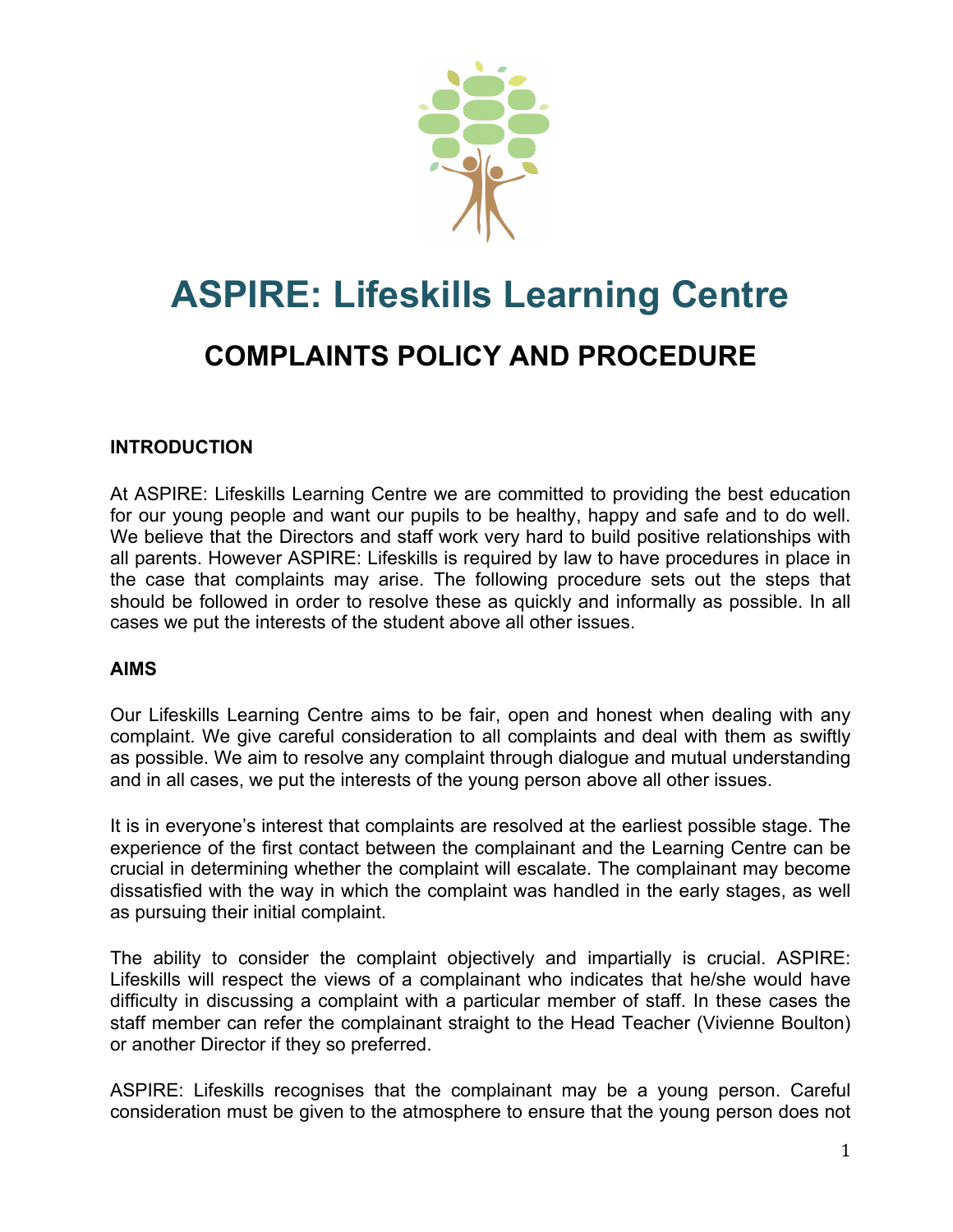feel intimidated. The views of the young person must be given equal consideration to those of adults.

#### **Monitoring and Review**

The ASPIRE: Lifeskills Directors will monitor the complaints procedure annually in order to ensure that all complaints are handled properly. The Headteacher will log all complaints received by the Learning Centre and record how they were resolved. ASPIRE: Lifeskills Directors will examine this log on an annual basis.

ASPIRE: Lifeskills Directors will take into account any local or national decisions that affect the complaints process and make any modifications necessary to this policy.

## **STAGES IN ASPIRE: LIFESKILLS LEARNING CENTRES' COMPLAINTS PROCEDURE**

#### **Stage one**

All staff work very hard to ensure that every young person is happy at ASPIRE: Lifeskills Learning Centre and is making good progress. They always want to know if there is a problem so that they can take action before the problem seriously affects the young person's progress. If a parent is concerned about anything to do with the education that the Learning Centre is providing they should, in the first instance, discuss the matter with the relevant member of staff or Head Teacher. Most matters of concern can be dealt with in this way.

#### Parents can

- $\triangleright$  Call in at the end of the day for an informal discussion
- $\triangleright$  Make an appointment to see the relevant member of staff or Head Teacher through the Learning Centre office
- $\triangleright$  Arrange a series of appointments to ensure the issue is properly dealt with

Complaints / concern form (A) recording the nature of the complaint will be filled in by the ASPIRE: Lifeskills member of staff who the complaint or concern was raised with.

#### **Stage Two**

Where a complainant feels that a situation has not been resolved through contact with the staff member or that their concern is of a sufficiently serious nature, they should make an appointment to discuss it with the Head Teacher, who will make themselves available within a maximum of 2 days for this meeting. The Head Teacher considers any such complaint very seriously and investigates each case thoroughly. Most complaints are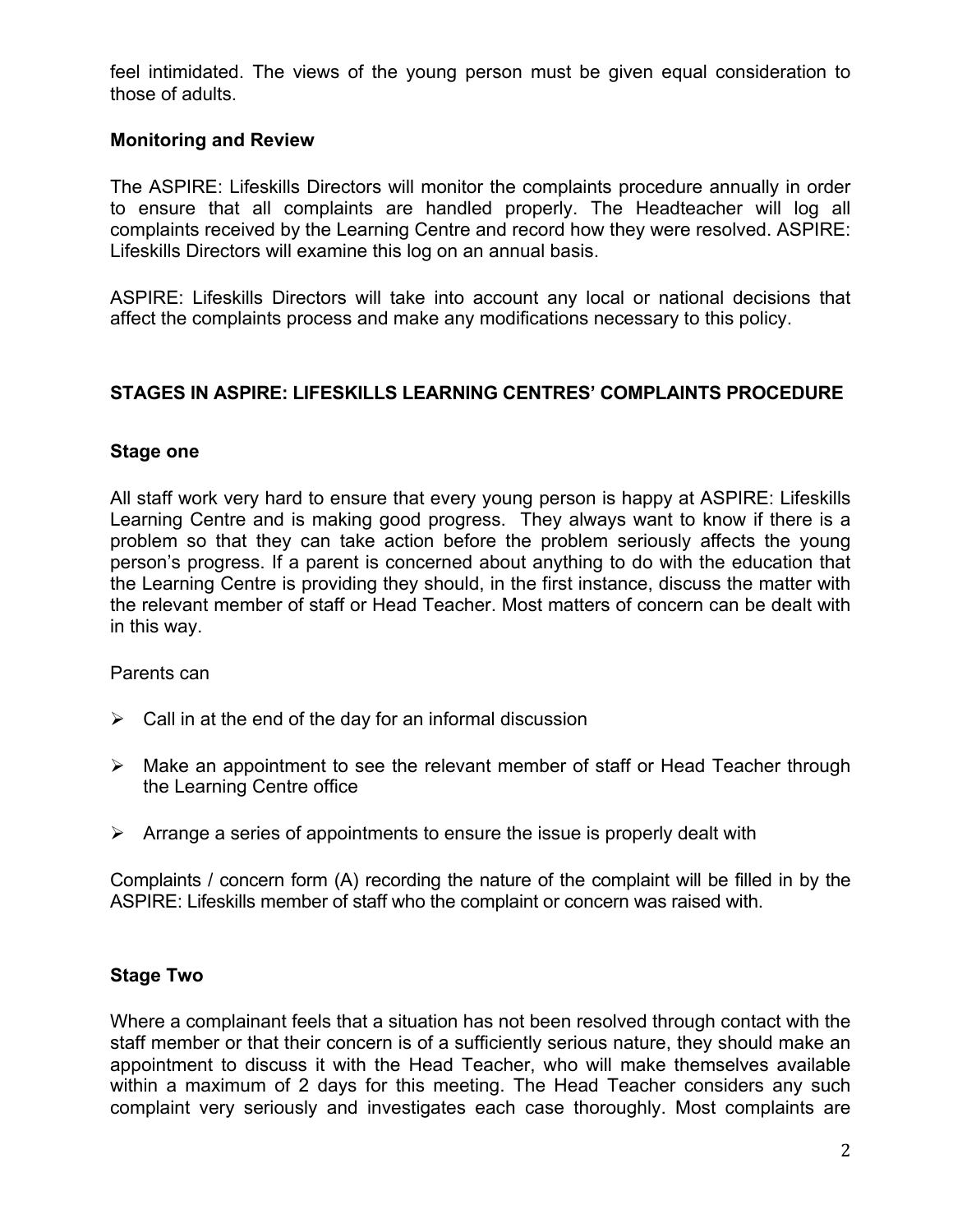normally resolved at this stage. Complaints / concern form (A) recording the nature of the complaint will be filled in by the Head Teacher and kept on file.

## **Stage Three**

If the informal complaint is not resolved at stage two, the complainant will be advised to follow this formal procedure in stage three and will be asked to put their complaint/appeal in writing using Stage 3 (Form B) to a Complaints Sub-Committee. Address provided below:

Dorothy Francis (Chief Executive Officer) Co-operative and Social Enterprise Development Agency (CASE) First Floor 1 The Crescent King Street Leicester LE1 6RX

Your complaint/appeal will be acknowledged within 5 working days, and you will be invited to attend a meeting of a Complaints Sub-Committee along with ASPIRE: Lifeskills. This meeting will be organised within one month of receipt of the complaint. This sub-Committee will consist of between 3 and 5 CASE Directors, and will be chaired by an Independent **Chair** 

The complainant can bring someone to the meeting, or they can ask one of the co-op reps at CASE who is not on the Sub-Committee to help make their case.

The Complaints Sub-Committee will carry out any further enquiries, and will let the complainant know in writing as soon as possible, and within one month, what decision has been made and what action is being taken.

#### **Stage Four**

If any parent is still not content that the complaint has been dealt with properly, then they are entitled to appeal to the Secretary of State for Education.

## **POLICY REVIEW STATEMENT**

This policy will be reviewed every year or earlier should legislative change or other event require it.

SIGNED:…

V. Goll

POSITION:…DIRECTOR…….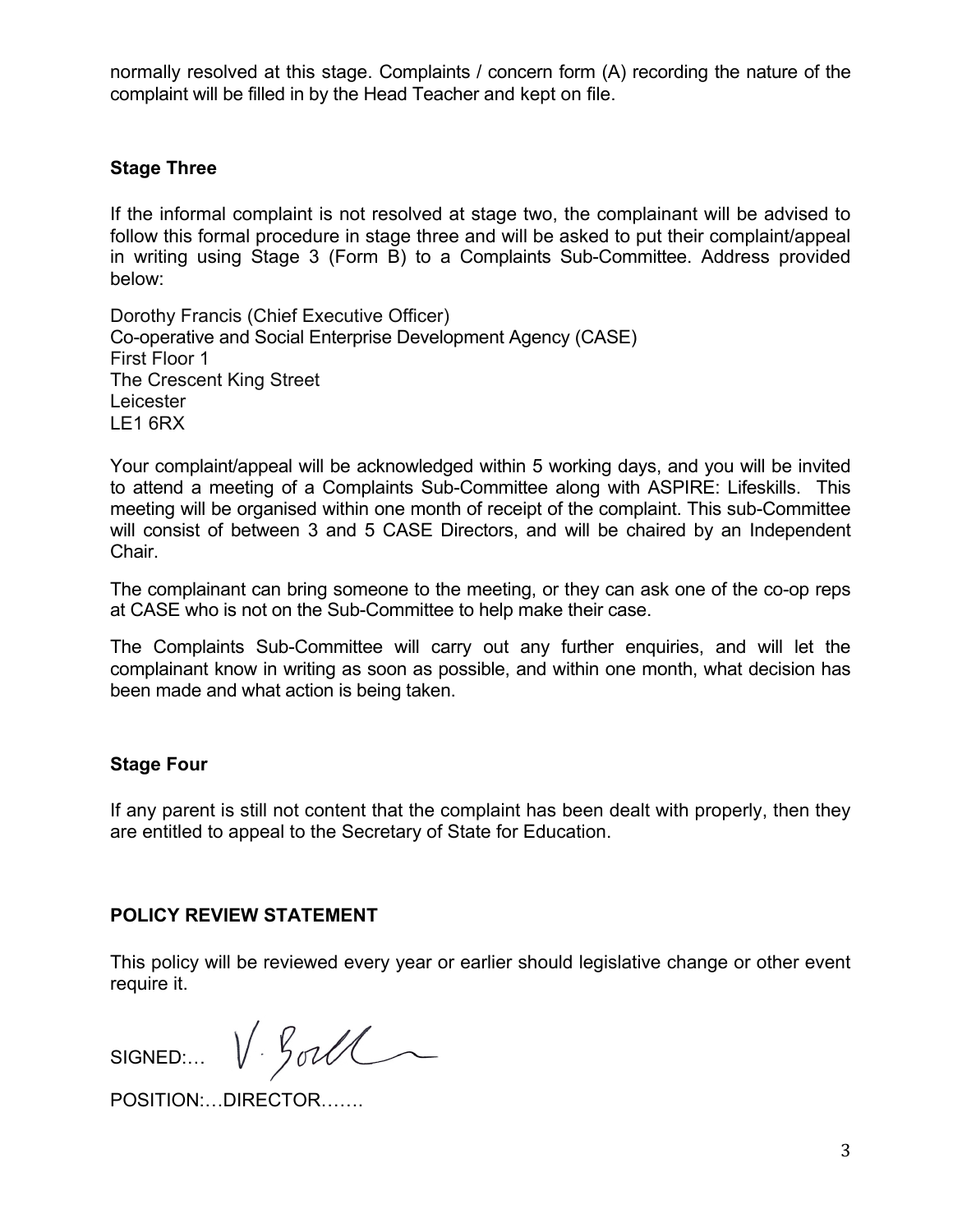DATE:…ENTERED ON SUCCESFUL REGISTRATION …

REVIEW DATE:………………………………

FOR & ON BEHALF OF

ASPIRE: Lifeskills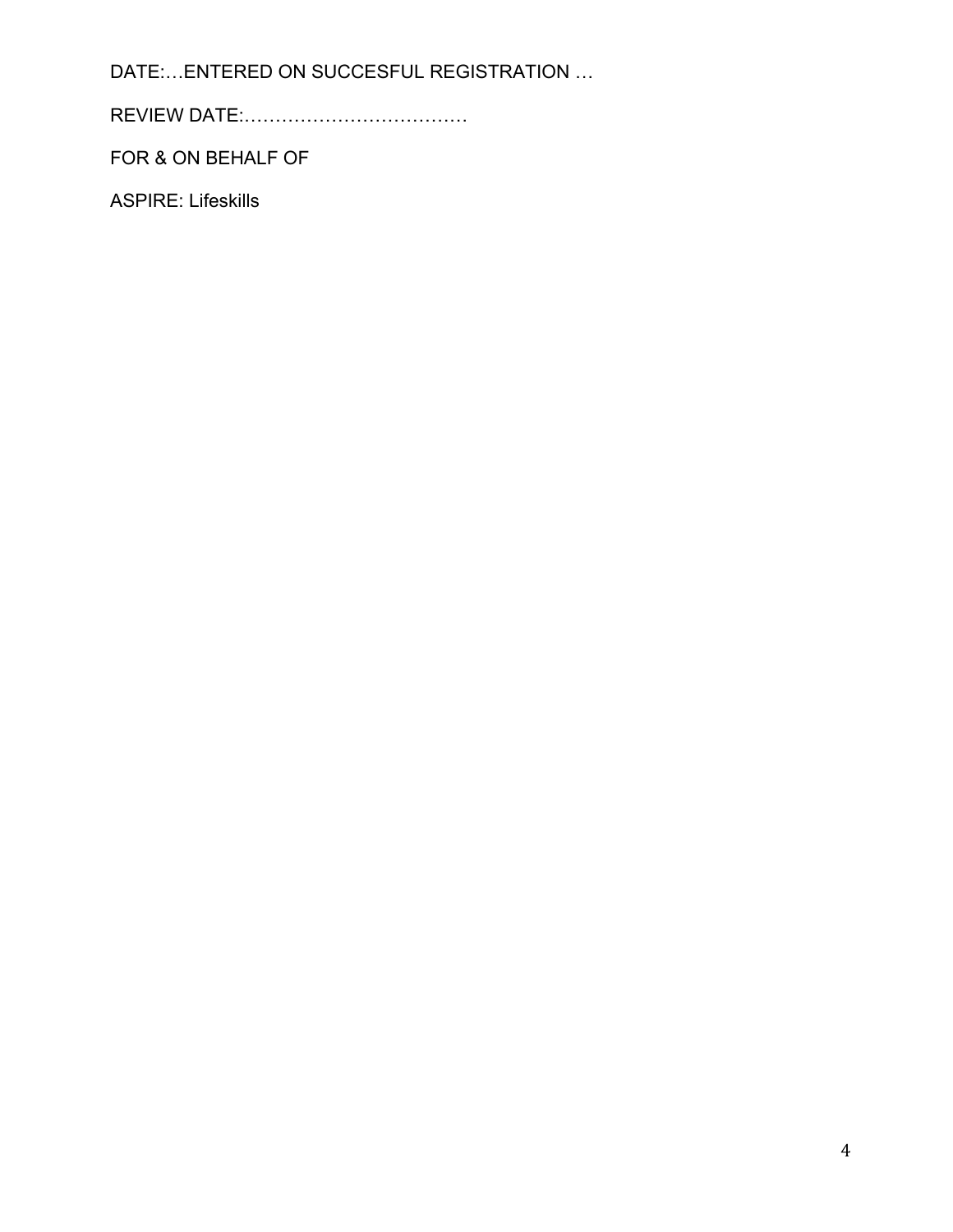**Please complete this Form (A), or ask someone else to, including an ASPIRE: Lifeskills Director, if you feel that it is appropriate for him/her to respond to your complaint. If you are not satisfied with the response or would prefer to complain to CASE, please proceed to Stage 2 of the Complaints Procedure and complete Form B.**

### **REPORT OF COMPLAINT**

| Tel:                                                                      |
|---------------------------------------------------------------------------|
|                                                                           |
| Date of event causing the complaint: Date of event causing the complaint: |
| or dates between which the events causing the complaint occurred:         |

 $\_$ 

 $\_$ 

Name of person(s) to whom the complaint is directed, if applicable: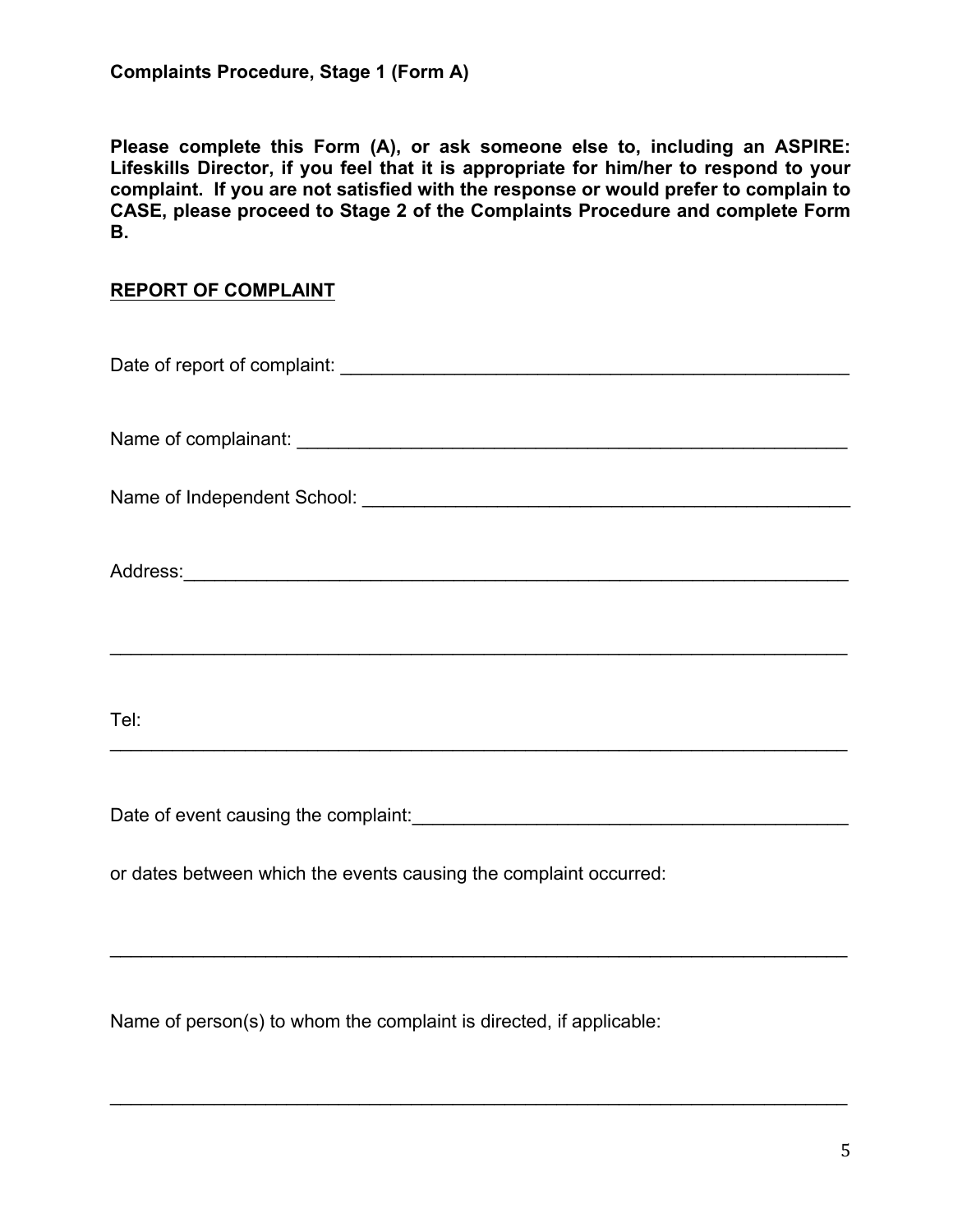Details of complaint as understood by ASPIRE:

(attach separate sheet if necessary)

or Actions decisions taken on this complaint:

What action/decisions?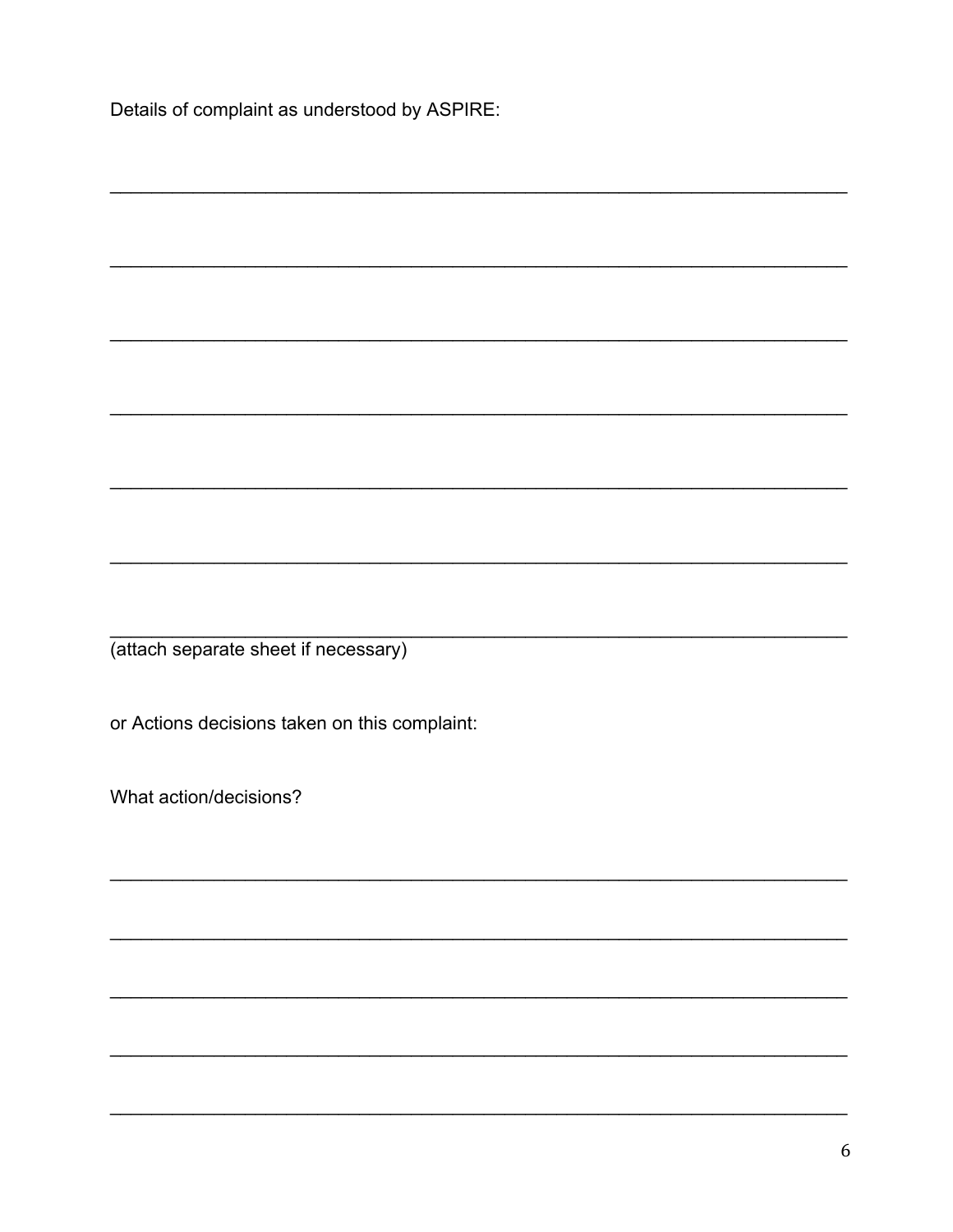| <b>Report completed by:</b>                                                                                                                                                      |  |  |  |
|----------------------------------------------------------------------------------------------------------------------------------------------------------------------------------|--|--|--|
| _Date:_______________________                                                                                                                                                    |  |  |  |
| THE COMPLAINANT (delete as appropriate):                                                                                                                                         |  |  |  |
| Is satisfied that the complaint has been addressed/ wants no further contact<br>regarding the complaint/ is still unsatisfied and wishes ASPIRE to take the<br>following action: |  |  |  |
|                                                                                                                                                                                  |  |  |  |

| Name: |  |  |  |  |
|-------|--|--|--|--|
|       |  |  |  |  |
|       |  |  |  |  |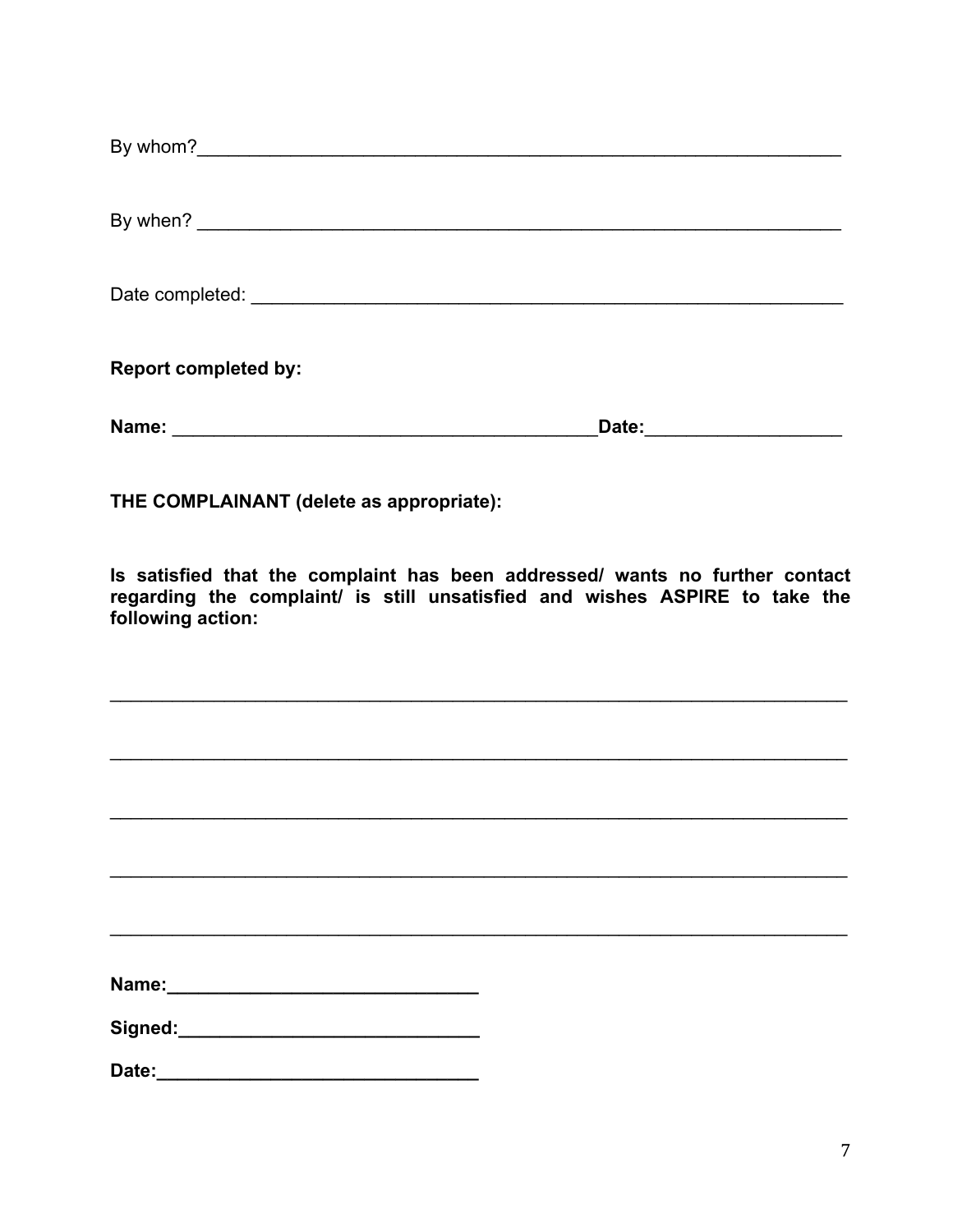## **Co-operative and Social Enterprise Development Agency (CASE)**

**Complaints procedure, Stage 3 (Form B)**

**Please complete the first part of this form (B) if you feel that it is NOT appropriate for the ASPIRE: Lifeskills Director to respond to your complaint, or if you are not satisfied with the response you have received so far, or you would prefer to complain to CASE.**

## **REPORT OF COMPLAINT**

| Name of person(s) to whom the complaint is directed (if applicable): |
|----------------------------------------------------------------------|
|                                                                      |

Details of complaint: \_\_\_\_\_\_\_\_\_\_\_\_\_\_\_\_\_\_\_\_\_\_\_\_\_\_\_\_\_\_\_\_\_\_\_\_\_\_\_\_\_\_\_\_\_\_\_\_\_\_\_\_\_\_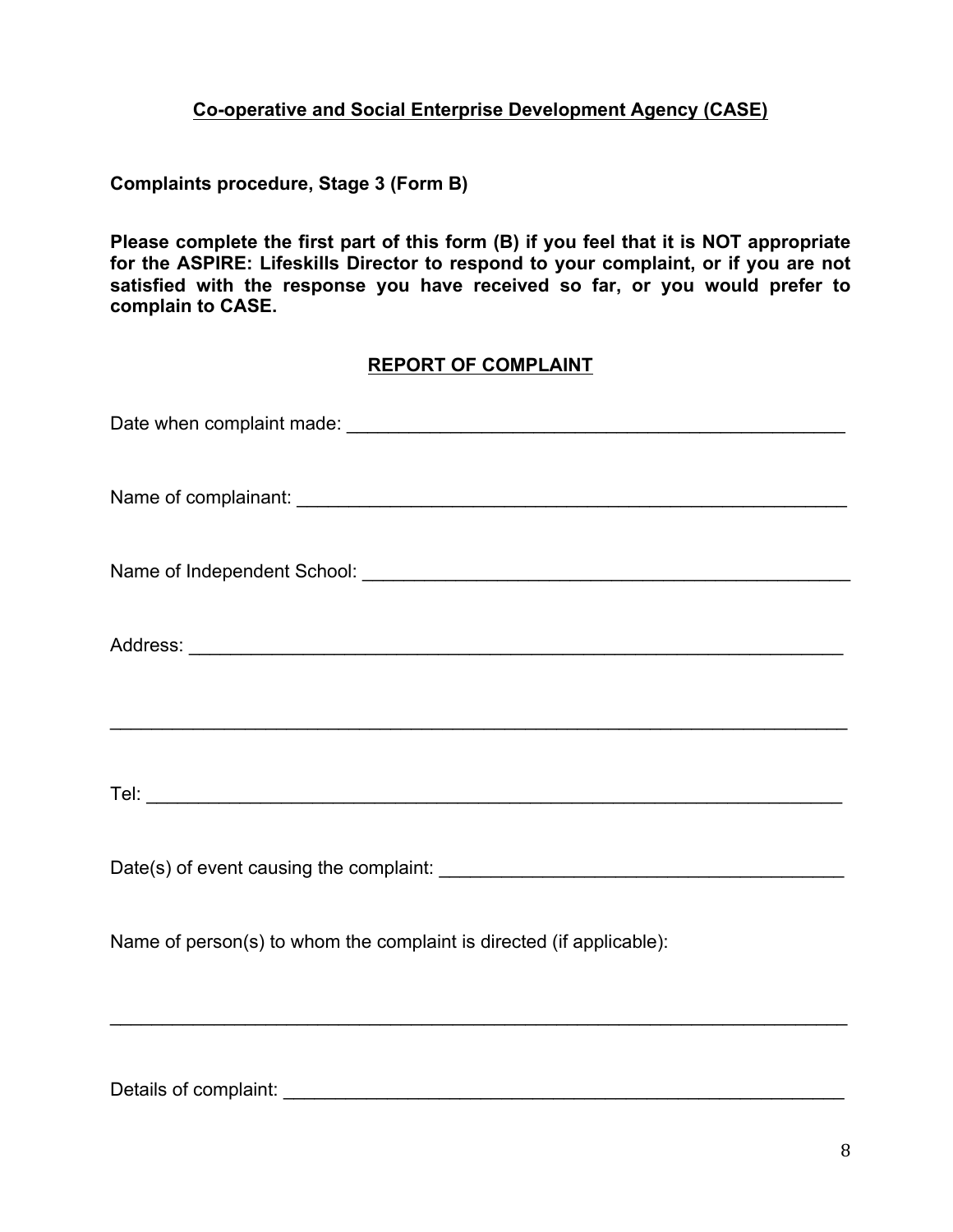| (attach separate sheet if necessary)                                             |        |
|----------------------------------------------------------------------------------|--------|
| Have you previously reported this complaint? ___________________________________ | YES/NO |
|                                                                                  |        |
| THIS SECTION TO BE COMPLETED BY CASE                                             |        |
|                                                                                  |        |
|                                                                                  |        |
| Person(s) attending meeting:                                                     |        |
|                                                                                  |        |
|                                                                                  |        |

Action or decisions taken on this complaint: